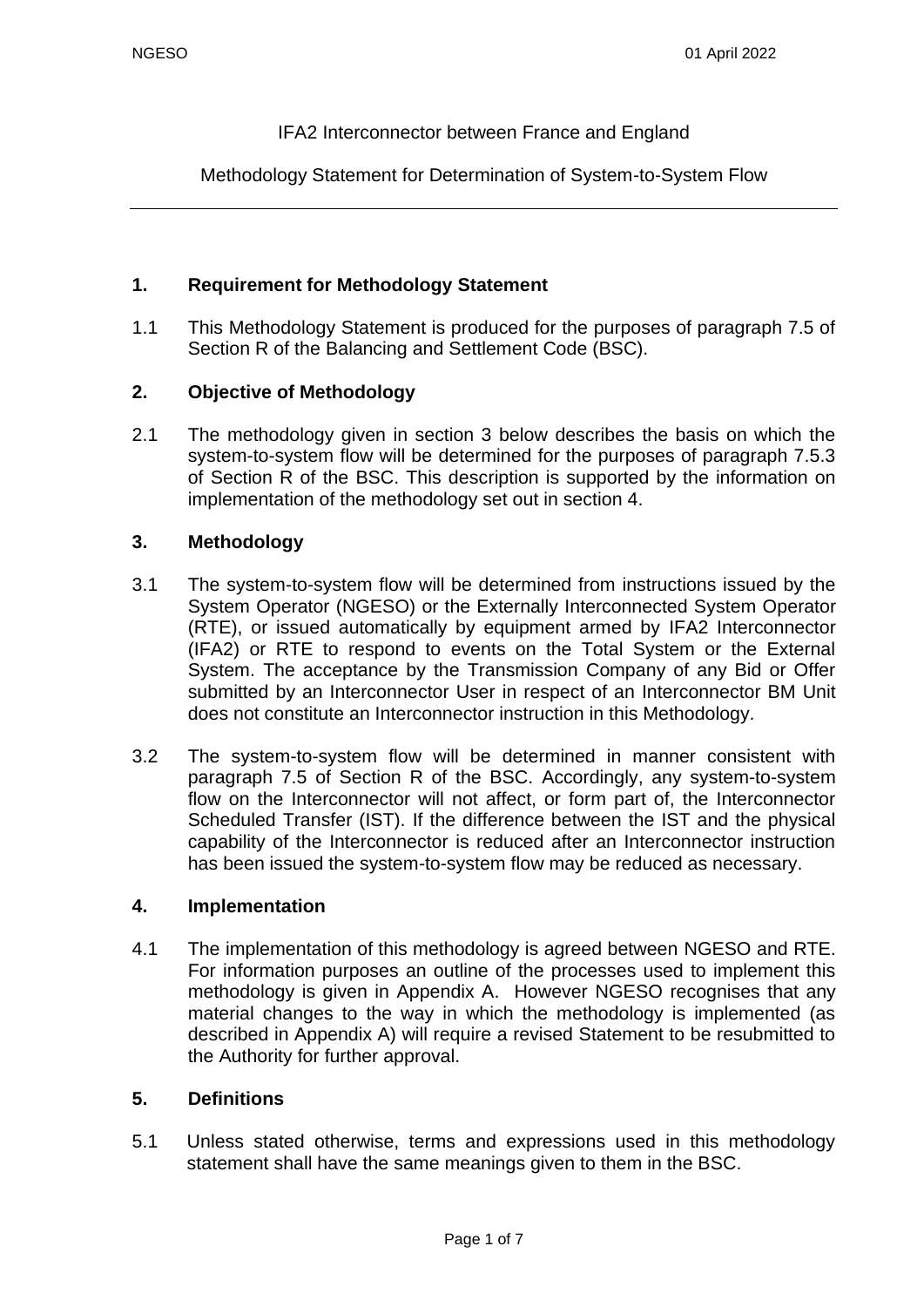# **Appendix A**

## **Operational Process for Determining the System-System Flow on the IFA2 France-England Interconnector**

## *A1 Calculate the Interconnector Scheduled Transfer (IST)*

The Interconnector Scheduled Transfer is based on Mid Channel Nominations (MCN) submitted by Interconnector Users in accordance with the IFA2 Access Rules and associated IFA2 User Agreements. Each User's aggregate MCN data will be consistent with Physical Notifications submitted to NGESO and each MCN must be within the Net Transfer Capacity (NTC) as defined in the Operating Protocol.

### *A2 Calculate the Scheduled Mid-Channel Reference Program (SMCRP)*

The Scheduled Mid Channel Reference Program is based on the same MCN data that is used to determine the IST. The IFA2 interconnector facilitates multiple Users on the Interconnector, and for this reason the dynamic characteristic of the Interconnector is not fully included in the MCN data submitted. The SMCRP will, as far as possible, give the same energy transfer in each trading period as the MCN data used to determine the IST, within the agreed dynamic characteristic for the Interconnector. The effect on System-System Flows caused by intraday capability on the IFA2 interconnector is included in Section A7 of this Appendix. Section A7 refers to day-ahead Scheduled Mid Channel Reference Programme (SMCRP), intraday SMCRPs and the Final Scheduled Mid Channel Reference Programme (FSMCRP).

### *A3 Variations to the FSMCRP*

After the FSMCRP has been agreed it may be necessary to vary the Mid-Channel Reference Program (MCRP). When this occurs for reasons other than those specified in paragraph 7 of section R of the BSC this will constitute a system-tosystem flow. Examples of these services include;

1) Emergency Assistance service, is procured close to real time (within 15 minutes) and allows NGESO and RTE to increase flow onto their respective systems or reduce flow away their respective systems,

2) System Intertrip which facilitates an instant reduction in delivery or removal of energy to NGESO and

3) Ramp Management variations which may be used to minimise the impact of MCRP ramps on frequency control.

### *A4 Volume of System-to-System Changes*

Where the instruction to change the MCRP has been given for a reason that will give rise to a system-to system flow then the change to the MCRP will be a system-tosystem change. The volume associated with a system-to-system change will be calculated from the previous MCRP as described below: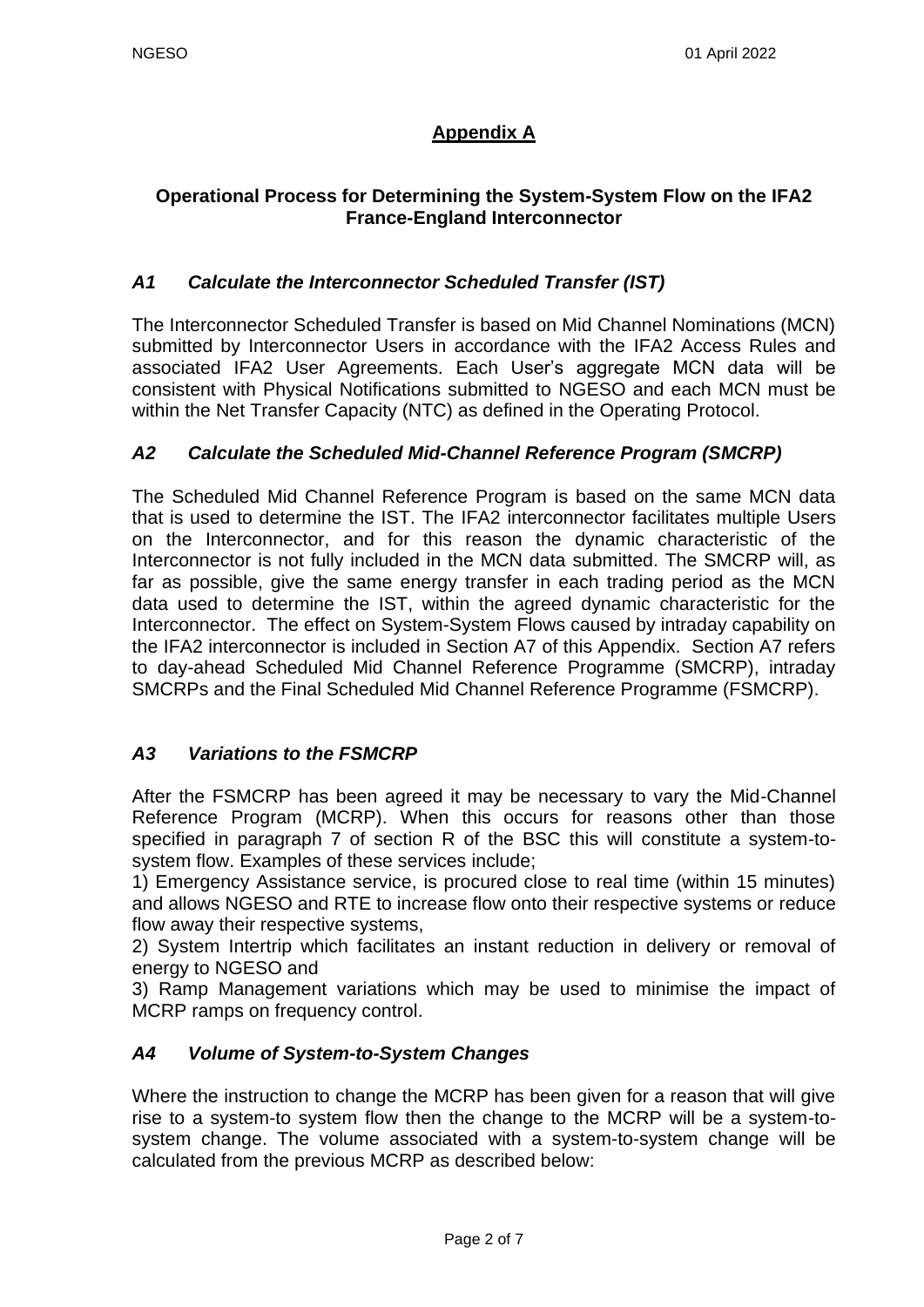Consider the simple FSMCRP shown in figure 1.



Figure 1 Final Mid Channel Reference Programme

NGESO or RTE makes a request to vary the MCRP (this request being accepted by the other party) or consequential to the automatic initiation of equipment armed by IFA2 and/or RTE SA to respond to events on the Total System or the External System.



# **Figure 2 MCRP revised for system-to-system flow**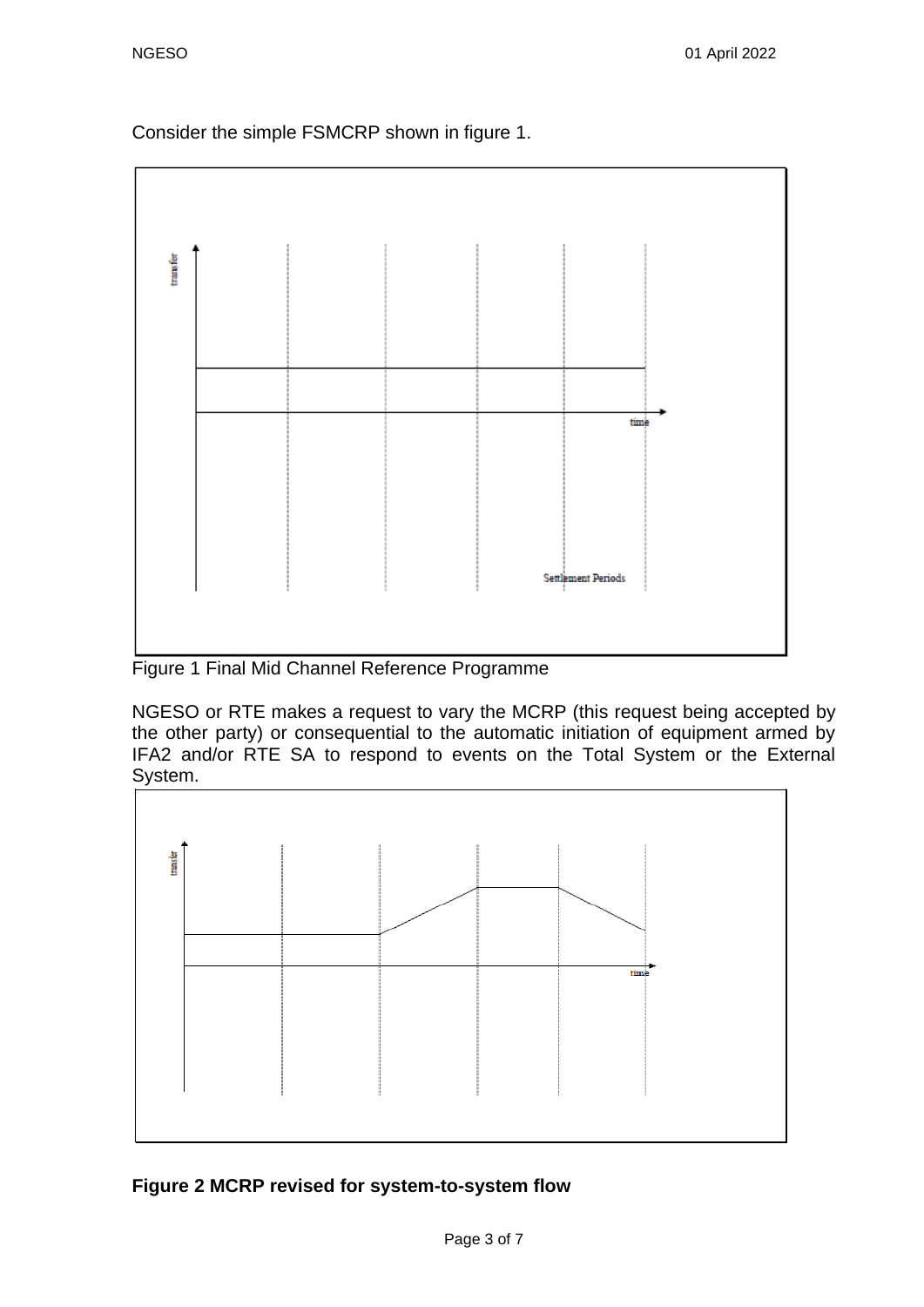Labelling the FSMCRP as MCRP<sub>0</sub>, and the revised MCRP as MCRP<sub>1</sub> and any subsequent revisions to the MCRP are numbered in sequence then the change in instructed transfer volume is calculated as the difference between the previous and revised programmes (MCRP $n-1$  and MCRP $n$ ) for the changes to the MCRP.

The change in the instructed transfer in settlement period j, caused by acceptance of the new Mid Channel Reference Programme n is given by:

$$
\Delta T_{n,j} = \int_{0}^{30} \max(-IC_{j}(t), \min(IC_{j}(t), MCRP_{n,j}(t))) - \max(-IC_{j}(t), \min(IC_{j}(t), MCRP_{n-1,j}(t)))dt
$$

where

- $MCRP_{n,j}(t)$  Is the instantaneous transfer t minutes from the start of settlement period j for Mid Channel Reference Programme n  $\Delta T_{n,i}$  Is the change in transfer volume resulting from the acceptance of the revised MCRP (MCRP<sub>n)</sub> in settlement period j
- $IC_j(t)$  Is the actual instantaneous interconnector mid channel capacity t minutes from the start of settlement period j. Such that the actual transfer is in the range  $\pm |C_i(t)|$ .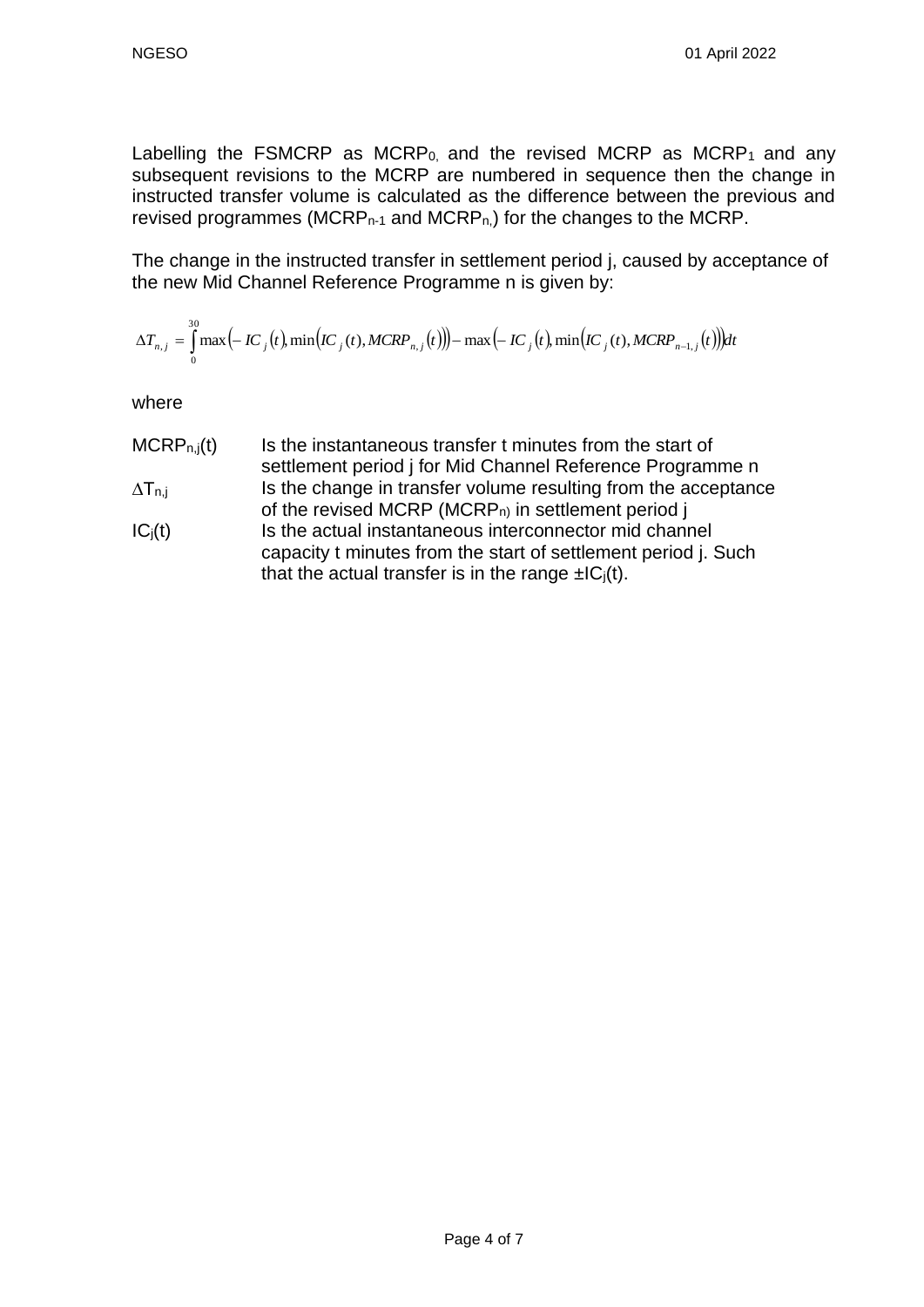This is shown graphically below:



# **Figure 3: Change in instructed transfer volume arising from change in MCRP**

The total volume of system-to-system change  $(T<sub>i</sub>)$  will be the sum of all changes in instructed transfer volume arising due to system-to-system flows.

# *A5 Volume of System-to-System Flow (SSF)*

The total volume of system-to-system change is calculated at Mid Channel. It is then adjusted for Interconnector Losses to determine the System-to-System Flow. This adjustment uses the Mid Channel Loss Factor (MCLF, currently 0.01725).

# *A6 Metered Volume for Transmission Company Interconnector BM Units*

The system-to-system flow is calculated and the Metered Volume allocated to the Transmission Company Interconnector BM Units (TCIBMU) as shown below:

 $SSF = T_i * (1-x^*MCLF)$ 

*Where x= 1 if Net Flow across the Interconnector in the settlement period is France to England, else -1*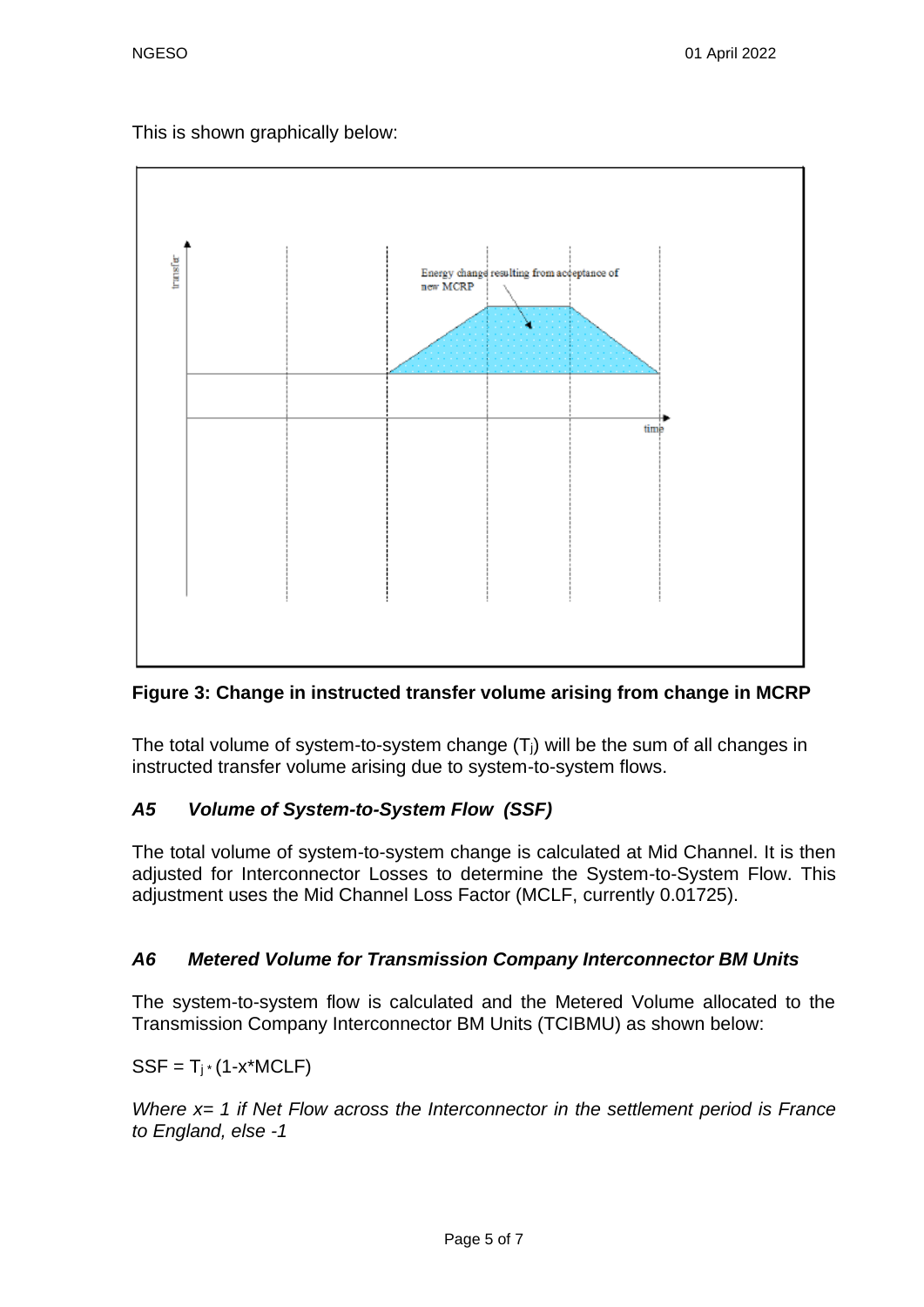If direction of SSF is from France to England

 $TCIBMU(Production) = SSF$   $TCIBMU(Construction) = 0$ 

If direction of SSF is from England to France

TCIBMU(Production) = 0 TCIBMU(Consumption) = SSF